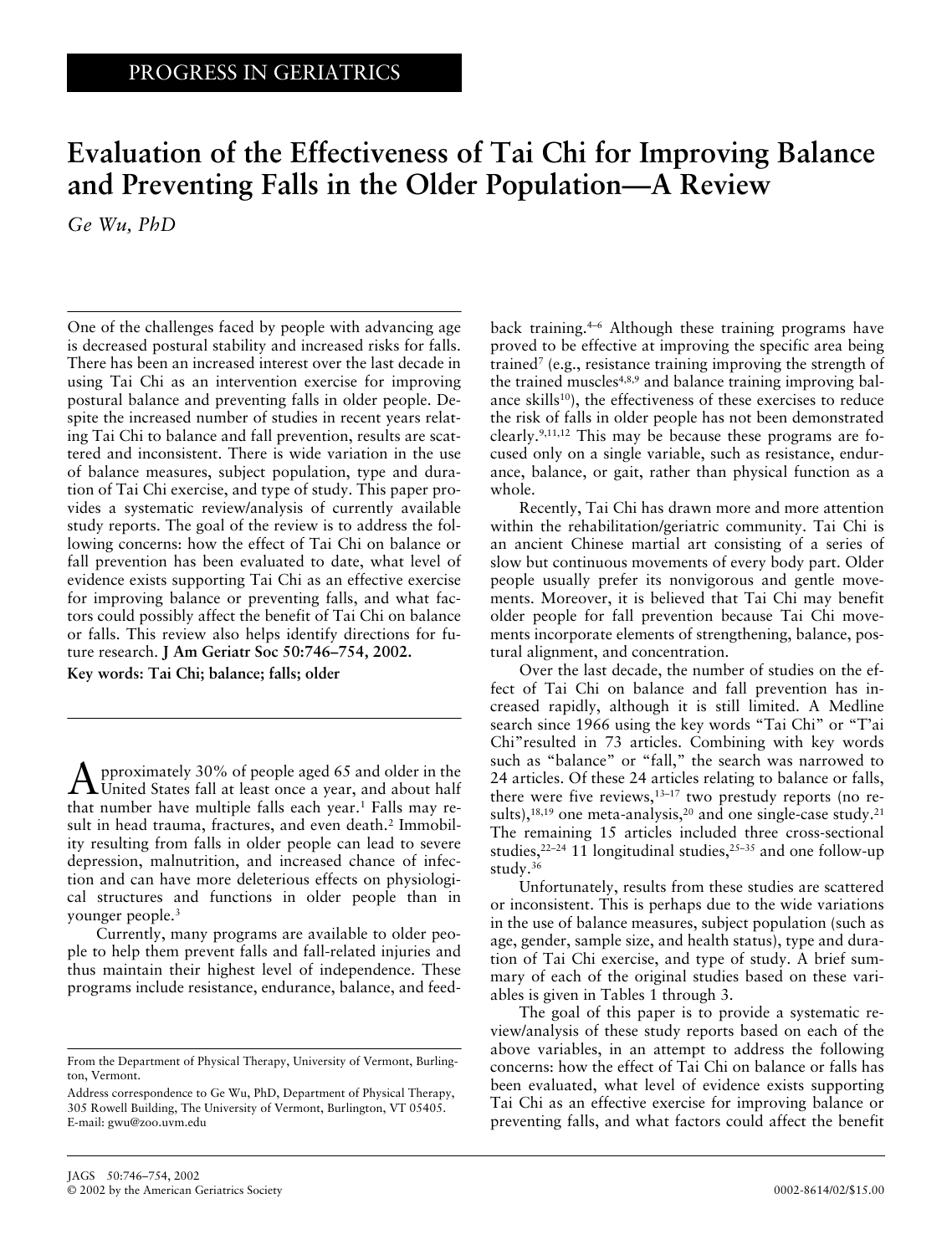| Table 1. Summary of Longitudinal Studies Relating Tai Chi |      |                                                                                       |                           |                             | (TC) Exercise to Balance |                      |                     |                          |                           |                                  |
|-----------------------------------------------------------|------|---------------------------------------------------------------------------------------|---------------------------|-----------------------------|--------------------------|----------------------|---------------------|--------------------------|---------------------------|----------------------------------|
|                                                           |      | Number of                                                                             |                           | Ф<br>Sampl                  |                          |                      |                     | <b>TC Duration weeks</b> | Balance-Related           |                                  |
| Author                                                    | Year | Women                                                                                 | Group                     | Size                        | Age                      | <b>Health Status</b> | TC Style            | (times per week)         | Measures                  | Result                           |
| Judge et al <sup>25</sup>                                 | 1993 | ပ္ ၈                                                                                  | Flexibility<br>Training   | ၜ<br>51                     | $62 - 75$<br>₹           | Healthy              | movement<br>TC-like | $\overline{2}$           | Double stance<br>SLS (EO) | Sa                               |
| Wolf et al. <sup>26</sup>                                 | 1996 |                                                                                       | Balance                   | 58                          | All > 70                 | Faller 31%           | Yang, 10            | 15(2)                    | 12-minute walk            | against TC*                      |
|                                                           |      | 45                                                                                    | P                         | 57                          |                          | Faller 42%           | form                |                          | Fear of falling           | favor TC*                        |
|                                                           |      | 45                                                                                    | Control                   | 53                          |                          | Faller 34%           |                     |                          | Rate of falls             | favor TC*                        |
|                                                           |      |                                                                                       |                           |                             |                          | (all healthy)        |                     |                          | <b>IADLS</b>              | $\frac{9}{2}$                    |
| Schaller <sup>7</sup>                                     | 1996 | Unknown                                                                               | $\rm 5$                   | ನೆ ನಿ                       | AN > 70                  | Healthy              | TC Chih, 20         | $10(1) + \text{self}$    | S <sub>1</sub> S          | EO only*                         |
|                                                           |      |                                                                                       | Control                   |                             |                          |                      | form                | 3/week                   | MOS SF-36<br>Sit-to-reach | (not reported)<br>(not reported) |
| Wolf et al. <sup>28</sup>                                 | 1997 |                                                                                       | Balance                   |                             | AN > 70                  | Faller 25%           | Yang, 10            | 15(2)                    | Fear of falling           | $\frac{9}{2}$                    |
|                                                           |      | $\begin{array}{c} \mathfrak{D}\;\mathfrak{D}\;\mathfrak{D}\;\mathfrak{D} \end{array}$ | P                         | 24<br>24                    |                          | Faller 63%           | form                |                          | Center of                 | favor TC*                        |
|                                                           |      |                                                                                       | Control                   | $\overline{2}$              |                          | Faller 37%           |                     |                          | balance                   |                                  |
| Jacobson et al. <sup>29</sup>                             | 1997 |                                                                                       | <b>PC</b>                 | $\frac{2}{5}$ $\frac{2}{5}$ | ₹                        | Healthy              | Yang, 108           | 12(3)                    | Lateral stability         | $\star$                          |
|                                                           |      |                                                                                       | Control                   |                             | 20-45                    |                      | form                |                          | Kinesthetic               | $60^{\circ*}$                    |
|                                                           |      |                                                                                       |                           |                             |                          |                      |                     |                          | sense                     |                                  |
| Kutner et al. <sup>30</sup>                               | 1997 | Unknown                                                                               | P                         | 57                          | All > 70                 | Healthy              | Yang, 10            | 15(1)                    | Exit interview            | favor TC*                        |
|                                                           |      |                                                                                       | <b>Balance</b><br>Control | 39<br>$\overline{a}$        |                          |                      | form                |                          | MOS SF-36                 |                                  |
| Forrest <sup>at</sup>                                     | 1997 | Ю                                                                                     | ဥ                         | $\infty$                    | 36.5 (mean)              | Healthy              | Unknown             | $\frac{6}{1}$            | Foot COP (AP)             |                                  |
|                                                           |      |                                                                                       |                           |                             |                          |                      |                     |                          | EMG                       |                                  |
| Shih <sup>32</sup>                                        | 1997 | 4                                                                                     | ဥ                         | Ξ                           | $20 - 43$                | Healthy              | Yang, 24            | 16(3)                    | Static COP                | 9S                               |
|                                                           |      |                                                                                       |                           |                             |                          |                      | form                |                          | Dynamic COP               |                                  |
| Ross et al. <sup>33</sup>                                 | 1999 | $\frac{15}{1}$                                                                        | ဥ                         | 17                          | 68-92                    | Healthy              | Unknown             | $\frac{8}{9}$            | Sit-to-reach              | <b>SSS</b>                       |
|                                                           |      |                                                                                       |                           |                             |                          |                      |                     |                          | S <sub>1</sub> S          |                                  |
|                                                           |      |                                                                                       |                           |                             |                          |                      |                     |                          | Tandem walk               |                                  |
| Hain, et al. <sup>34</sup>                                | 1999 | $\overline{1}$                                                                        |                           | $\sim$ $\sim$               | $20 - 60$                | All with mild        | Combination         | $8(1) + \text{self}$     | 5OT                       |                                  |
|                                                           |      |                                                                                       | 222                       |                             | $61 - 75$                | balance              | of Yang,            | $d$ aily                 | Romberg                   |                                  |
|                                                           |      |                                                                                       |                           | ၜ                           | >75                      | disorder             | Wu, and Pa          |                          | stance                    |                                  |
|                                                           |      |                                                                                       |                           |                             |                          |                      | Kua                 |                          | Reach test                |                                  |
|                                                           |      |                                                                                       |                           |                             |                          |                      |                     |                          | MOS SF-36                 |                                  |
| Hartman et al. <sup>35</sup>                              | 2000 | $\frac{15}{10}$                                                                       | C                         | $\frac{9}{16}$              | 69 (mean)<br>67 (mean)   | Osteoarthritis       | Yang,               | 12(2)                    | Rise from chair           | 9S                               |
|                                                           |      |                                                                                       | Control                   |                             |                          |                      | 9 form              |                          | S <sub>1</sub> S          | $rac{8}{5}$                      |
|                                                           |      |                                                                                       |                           |                             |                          |                      |                     |                          | 50-foot walk              |                                  |
| *Statistically significant.                               |      |                                                                                       |                           |                             |                          |                      |                     |                          |                           |                                  |

o.<br>"At 60° of medial rotation of the shoulder joint.<br>SLS = single-leg stance; EO = eyes open; NS = not significant; IADL = instrumental activity of daily living; MOS SF-36 = Medical Outcomes Study Short Form; COP = cente SLS = single-leg stance; EO = eyes open; NS = not significant; IADL = instrumental activity of daily living; MOS SF-36 = Medical Outcomes Study Short Form; COP = center of pressure; AP = anterior-posterior; EMG = electromyography; SOT sensory organization test.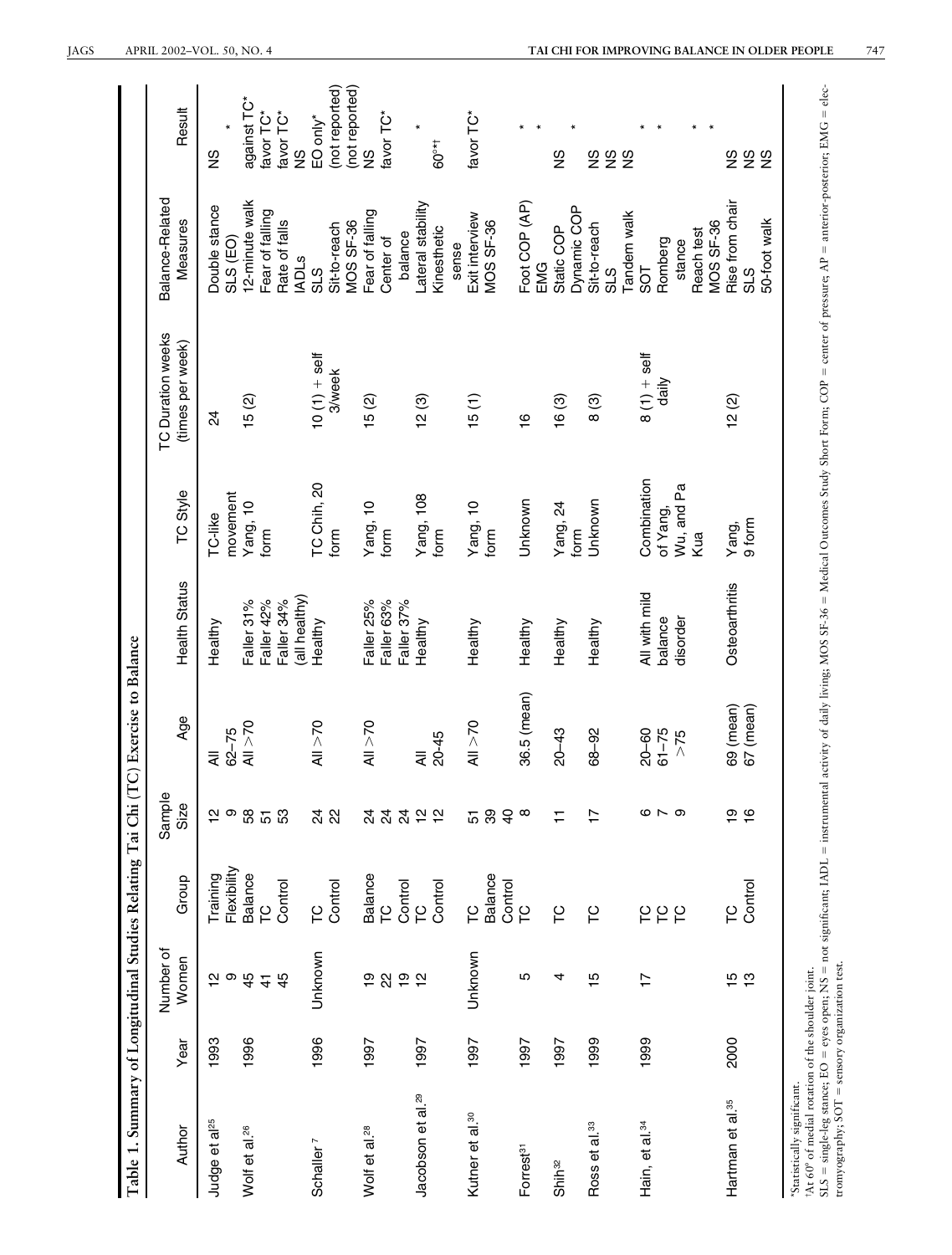| Table 2. Summary of Cross-Sectional Studies Relating Tai C          |                   |                    |                                  |                           | hi (TC) Exercise to Balance |                                                                        |                   |                                         |                                                          |                                       |
|---------------------------------------------------------------------|-------------------|--------------------|----------------------------------|---------------------------|-----------------------------|------------------------------------------------------------------------|-------------------|-----------------------------------------|----------------------------------------------------------|---------------------------------------|
| Author                                                              | Year              | Number of<br>Women | Group                            | Sample<br>Size            | Age                         | Health<br>Status                                                       | Style<br>ဥ        | <b>TC Duration</b><br>(years)           | Balance-Related<br>Measures                              | Result                                |
| Tse and Bailey <sup>22</sup>                                        | 1992              |                    | TC<br>Control<br>TC              |                           | 65-84<br>66-86              | Healthy                                                                | Unknown           | $\circ$<br>$1 - 20$                     | Heel-toe walk<br>STS                                     | *(EO only)                            |
| Hong et al. <sup>23</sup>                                           | 2000              | <b>00000</b>       | Control                          | စ စ စ္လ <u>ဥ</u>          | All > 65                    | Healthy                                                                | Yang,<br>108 form | $\mathop{\mathsf{S}}_\wedge^\mathsf{O}$ | SLS (EC only)<br>Sit and reach                           |                                       |
| Lin et al. <sup>24</sup>                                            | 2000              |                    |                                  |                           |                             | Healthy                                                                | Unknown           |                                         | Lateral WS<br>Step test                                  | $\frac{8}{2}$                         |
|                                                                     |                   | $\frac{1}{2}$      | TC<br>Control                    | $rac{1}{4}$               | 66-74<br>66-76              | (no fall history<br>in past year)                                      |                   | $2 - 35$                                | Multi-dir. WS<br>AP WS                                   | SZ                                    |
|                                                                     |                   |                    |                                  |                           |                             |                                                                        |                   |                                         | Static balance                                           | complicated<br>condition*             |
| Table 3. Summary of Other Type of Studies Relating Tai Cl<br>Author | Year/Type         | Number of<br>Women | Group                            | Sample<br>Size            | ni (TC) Exercise to Balance | Health<br>Status<br>Age                                                | TC Style          | Duration<br><b>P</b>                    | Balance-Related<br>Measures                              | Result                                |
| Koh <sup>21</sup>                                                   | single<br>1982    | Unknown            |                                  |                           |                             | ankylosing<br>Severe<br>Unknown                                        | Unknown           | 2.5 years, daily                        | <b>Balance</b><br>Limb                                   |                                       |
| Wolfson et al. <sup>36</sup>                                        | follow-up<br>1996 | 292                | Balance +<br>Strength<br>Balance | $_{\rm 28}^{\rm 8}$<br>28 |                             | spondylitis<br>Faller 5<br>Faller 9<br>Faller <sub>8</sub><br>All > 75 | Unknown           | 24 weeks $\times$ 1<br>session/week     | Loss of balance<br>Functional BOS<br>coordination<br>51S | against TC*<br>mixed<br>$\frac{8}{2}$ |
|                                                                     |                   | ≓                  | Strength<br>Control<br>P         | 27                        |                             | Faller 7                                                               |                   |                                         | Gait velocity                                            | mixed                                 |
|                                                                     |                   |                    | follow-up                        |                           |                             |                                                                        |                   |                                         |                                                          |                                       |
|                                                                     |                   |                    |                                  |                           |                             |                                                                        |                   |                                         |                                                          |                                       |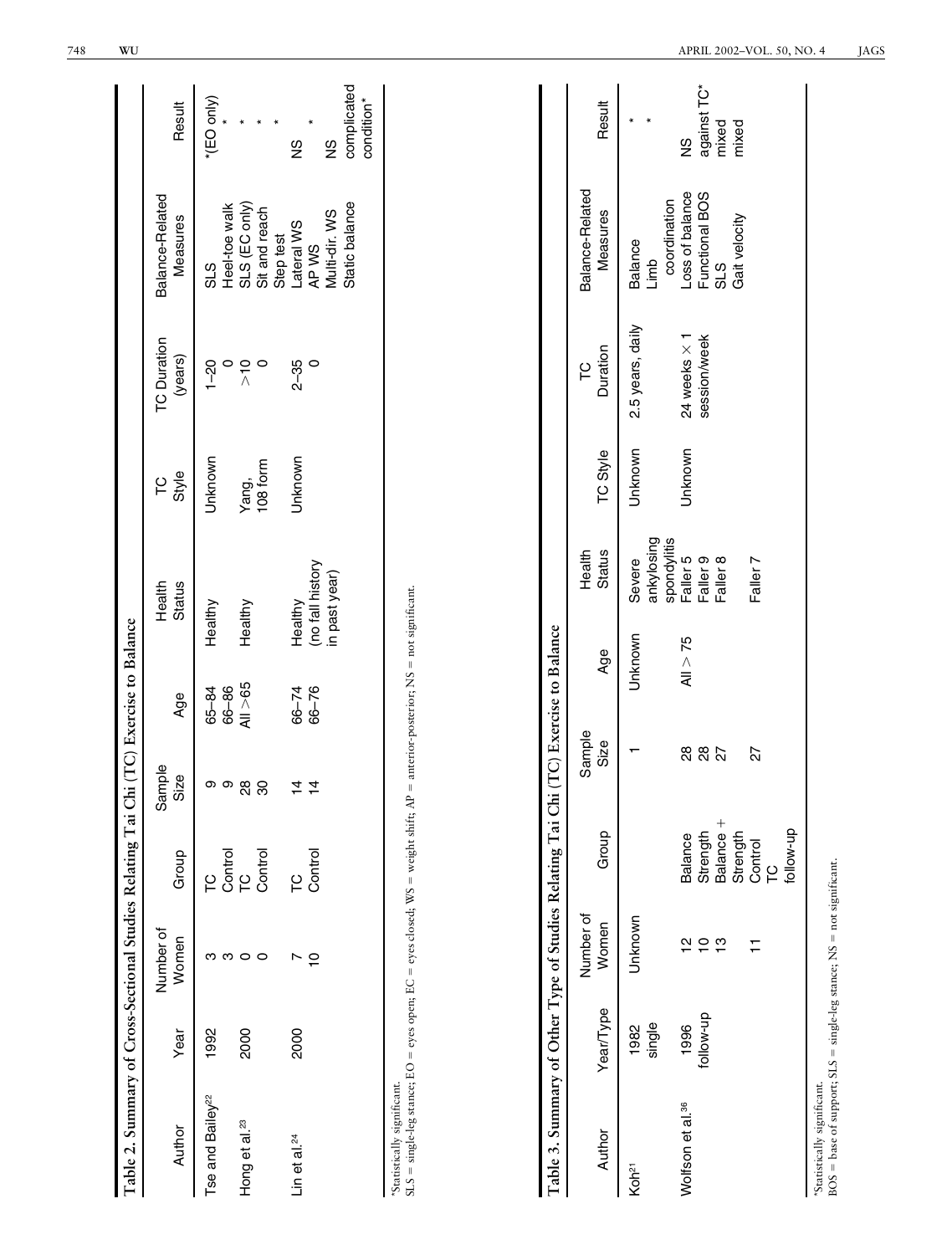of Tai Chi on balance or falls. This review will also help identify directions for future research.

#### **VARIATION IN OUTCOME MEASURES OF BALANCE OR FALLS**

There is no one standard or common measure for an individual's postural stability or balance. Consequently, in Tai Chi studies relating to balance or falls, a variety of balance measures were used. They included self-report; functional measures such as double- or single-leg stance, walking, or abilities to perform activities of daily living (ADLs); laboratory-based balance measures such as platform stability tests; and direct measures of falls such as risk of fall occurrence and fear of falling. Each of these measures has a different sensitivity to balance. Thus, studies using different measures may report different results.

#### **Self-Report**

One of the earliest studies that documented the effect of Tai Chi on balance is a single-case study by Koh in 1982.21 The author suffered severe ankylosis spondylitis and started practicing Tai Chi as an alternative treatment. After two and half years of practice, the author noticed significant improvement in pain, weakness, and general malaise. Furthermore, the author noticed improvement in limb coordination and balance, among other aspects.

In a longitudinal study at the Atlanta Frailty and Injuries: Cooperative Studies of Intervention Techniques (FICSIT) site, Kutner et al. conducted an exit interview with three groups of older people who participated in Tai Chi, balance training, or no training for 15 weeks. All the groups had a 4-month follow-up.<sup>30</sup> In the interview, questions regarding perceived benefits on overall health were asked. Although no questions were asked about balance, it was noted in the report that 54% of the subjects in the Tai Chi group attributed their improved sense of confidence to improved balance. They felt "less likely to lose balance" when their balance was disturbed and felt "more secure in movement."

#### **Functional Measures**

#### *Single-Leg Stance*

The amount of time a person can maintain single-leg stance has been shown to correlate strongly with falls. Gehlson et al. compared older fallers and nonfallers and found that older people who did not sustain a fall over a 1-year period could maintain a single-leg stance for a longer time.37 In addition, Brown et al. correlated single-leg stance time with number of falls in older people and found a very high correlation (correlation coefficient  $= 0.93$ ).<sup>38</sup> Consequently, single-leg stance has been widely used in the Tai Chi–related studies (see Tables 1 through 3).

Six Tai Chi studies, two cross-sectional,<sup>22,23</sup> three longitudinal,27,33,35 and one follow-up,36 evaluated the effect of Tai Chi using single-leg stance measures. The overall findings suggest that participating in Tai Chi on a regular basis improves the ability to stand on one leg. However, it seems that the degree of the benefit depends on the practice frequency or duration and health status of the participating subjects.

Both cross-sectional studies reported in favor of longterm Tai Chi practice for improving the ability to stand on one leg. However, there is a discrepancy regarding whether the improvement is with eyes open or eyes closed. In the earlier study by Tse et al.,  $22$  the authors examined a group of long-term (1–20 years) Tai Chi practitioners and a group of age-matched nonpractitioners. All subjects were aged 65 and older. They measured the single-leg stance time with eyes open and closed. It was found that Tai Chi practitioners were able to stand significantly longer only with eyes open. It was reasoned that this is because maintenance of balance with vision excluded is not a usual life experience. However, this finding is challenged by a more recent cross-sectional study by Hong et al.,<sup>23</sup> which found a significant difference between Tai Chi practitioners and nonpractitioners in single-leg stance time with eyes closed. This discrepancy could be because the subjects in the study of Hong et al. had a minimum of 10 years of Tai Chi experience, whereas the subjects in Tse's study had a minimum of 1 year of Tai Chi experience.

This time dependency is also seen in the longitudinal studies. Schaller<sup>27</sup> compared a group of older people who participated in a 10-week Tai Chi practice (once a week in class and three times a week self practice) with another age-matched control group. The author measured singleleg stance time with eyes open and closed and found that Tai Chi participants improved more than 50%, whereas the control group decreased by 2%. This significant change was only with eyes open.

Alternatively, Ross et al. conducted a similar study, but with only 8 weeks of training (three times a week).<sup>33</sup> They found no significant improvement, although with a positive trend, in single-leg stance time. Similarly, Hartman et al.35 found no significant changes after a 12-week training period (two times a week). The total number of practice sessions in these two studies is far less than that in Schaller's study (24 vs 40). Furthermore, the study by Hartman et al. used older people with osteoarthritis, whereas others all used healthy individuals. The physical condition and pain in the osteoarthritis population might have prevented them from performing better in the physical function tasks.

One additional piece of evidence to support the time dependency effect is based on a follow-up study by Wolfson et al.<sup>36</sup> In this study, healthy older people first participated in four different training programs designed for improving balance and strength for 3 months and then continued with a Tai Chi maintenance program for 24 weeks (once a week). At the end of the maintenance program, no significant change in single-leg stance time was found in three of four groups. For the group that had a significant change, a negative change was found.

In summary, single-leg stance time has shown improvement with Tai Chi practice only in some studies. The improvement is most evident with eyes open and after sufficient practice time  $(\geq 40$  times). The single-leg stance time with eyes closed has shown significant improvement only with very long-term practice (at least 10 years).

## *Romberg Stance*

Romberg stance has been used as a standard test for balance, especially for people with vestibular impairment. To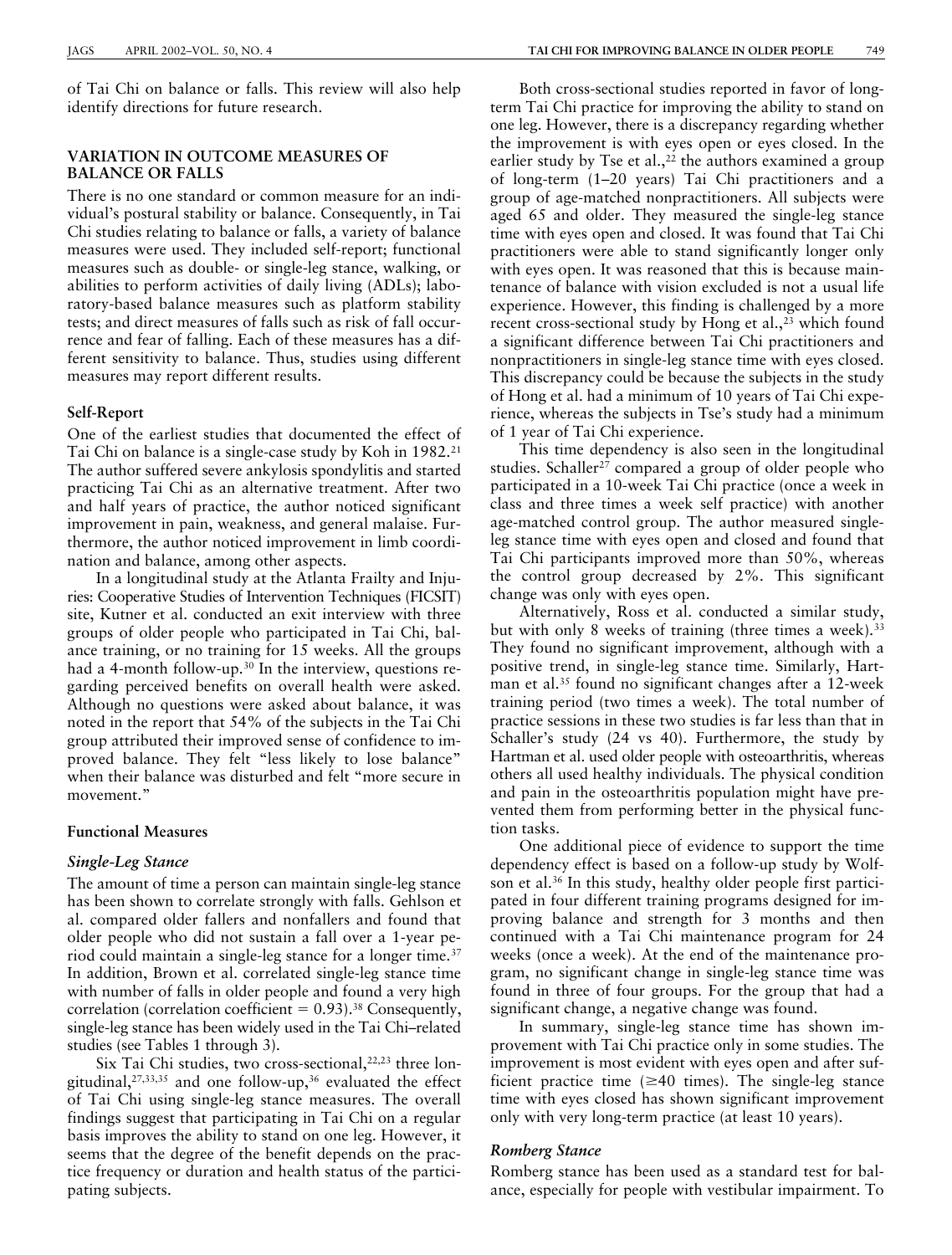date, only one study, by Hain et al.,<sup>34</sup> has evaluated subjects' Romberg stance score before and after an 8-week (daily) Tai Chi exercise program. It was found that the Romberg score was significantly improved for subjects in the young (aged 20–60) and old-old (aged  $\geq$ 75) groups, but not in the old group (aged 61–75). It is premature to generalize this result, because only a limited number of subjects was tested (see Table 1).

## *Walking*

Walking velocity has been shown to decrease with age and to be associated with balance and falls.39 Five Tai Chi studies, one cross-sectional,<sup>22</sup> three longitudinal,<sup>26,33,35</sup> and one follow-up,36 evaluated walking-related parameters. These parameters included distance, time, velocity, and number of steps. These studies also included two walking styles: normal walking and tandem walking (stepping over a straight line).

Of these studies, the cross-sectional study by Tse et al.22 is the only one that showed a significant benefit of Tai Chi on walking. In this study, subjects were asked to perform a tandem walk with eyes open. The number of steps was recorded and reported. It was found that Tai Chi practitioners were able to walk significantly more steps than nonpractitioners, especially women.

Interestingly, no other study reported significant benefit, although some reported positive changes. Ross et al.<sup>33</sup> examined the change in tandem walk after an 8-week Tai Chi program. Subjects were asked to walk on a narrowly marked line for 60 seconds or 15 steps. The length of time the subject was walking on the line was measured and reported. Although this measure was found improved, it did not reach statistical significance.

Using older people with osteoarthritis, Hartman et al.35 compared the times of a Tai Chi and a control group to complete a 50-meter walk. After 12 weeks of training, it was found that the Tai Chi group had a trend of small to moderate increase, whereas the control group had a trend of moderate decrease. However, again, changes were not statistically significant.

In the follow-up study by Wolfson et al.,  $36$  the usual velocity to walk 8 meters was compared before and after a 24-week Tai Chi maintenance program. For subjects in three of four groups, the velocity was not significantly changed. The only significant improvement was found in subjects who underwent a combined balance and strengthening exercise program before the Tai Chi program. It was noted by the authors that this change might be due to the decrease in gait velocity in this group after the first phase of the program.

Wolf et al. reported the most negative results in their FICSIT study.26 The authors measured the distance walked over a 12-minute period. It was found that subjects who participated in a 15-week Tai Chi program showed a trend of slight decrease, although not statistically significant, when compared with the baseline.

Overall, these study results suggest that walking-related measurements might not be sensitive enough to evaluate the effect of Tai Chi on balance. This is especially true if the time of practice is not sufficient and the walking condition is not challenging enough. For example, the above four studies that did not report significant changes had total Tai Chi practice time of 30 sessions or less, whereas the study by Tse et al. was a cross-sectional study with at least 1 year of practice. In addition, most of these studies used normal walking, rather than tandem walking, which is more difficult to perform.

#### *Instrumental Activities of Daily Living*

The ability to perform ADLs is related to balance and potential falls in older people.40,41 Only one study on Tai Chi has used this measure as an evaluation tool.<sup>26</sup> In particular, the authors used the instrumental activities of daily living (IADL) scale by Lawton and Brody.42 The study reported insignificant changes after participating in a 15-week Tai Chi program. However, it is premature to conclude that Tai Chi practice does not help improve ability to perform ADLs. This negative finding may be due to short or infrequent periods of practice or to the sensitivity of the IADL scale.

#### *Medical Outcomes Study Short Form*

The Medical Outcomes Study Short Form (MOS SF-36)<sup>43</sup> is a subjective assessment of functional limitation of ADLs. It is a reliable and well-validated generic health status measure.44 Three longitudinal studies on Tai Chi used this measure.

Overall, the results from these studies are inconsistent. In the study by Hain et al., a group of subjects with selfperceived mild balance disorders participated in an 8-week daily Tai Chi practice.<sup>34</sup> At the end of the 8th week, the MOS SF-36 score for all subjects was significantly improved. However, after dividing the subjects into three age groups (young, old, and old-old), it was found that the improvement was most significant in the young and old groups (aged  $\leq$ 75).

In contrast, two earlier studies by Schaller and by Kutner et al. showed negative findings. In Schaller's study, a 10-week (once a week plus three times per week of self practice) Tai Chi program was provided to a group of healthy older people. Schaller mentioned that there was a lack of improvement on the MOS SF-36 subscales at the end of the program.27 Similarly, in the study by Kutner et al.,30 a 15-week (twice a week) Tai Chi program, a computerized balance training program, and no training was provided to healthy older people. The subjects assessed the MOS SF-36 questionnaire once before and once after the 15-week program and after 4 months. No statistically significant differences were found on the MOS SF-36 subscores among the three groups or over time.

The negative results found in these two earlier studies may be partly due to the short length or low frequency of Tai Chi practice. Compared with the study by Hain et al., these two studies had less practice (30 or 40 times vs 56 times). In addition, the negative results may be related to the type of subject population used. As indicated by both author groups, the MOS SF-36 scores for the subjects were relatively high, reflecting a generally healthy status. It might be difficult to detect improvements in those subjects already in good health. In contrast, the subjects in Hain's study had relatively moderate scores, thus leaving room for improvement.

In summary, there is modest evidence to support that Tai Chi practice helps improve general health and physical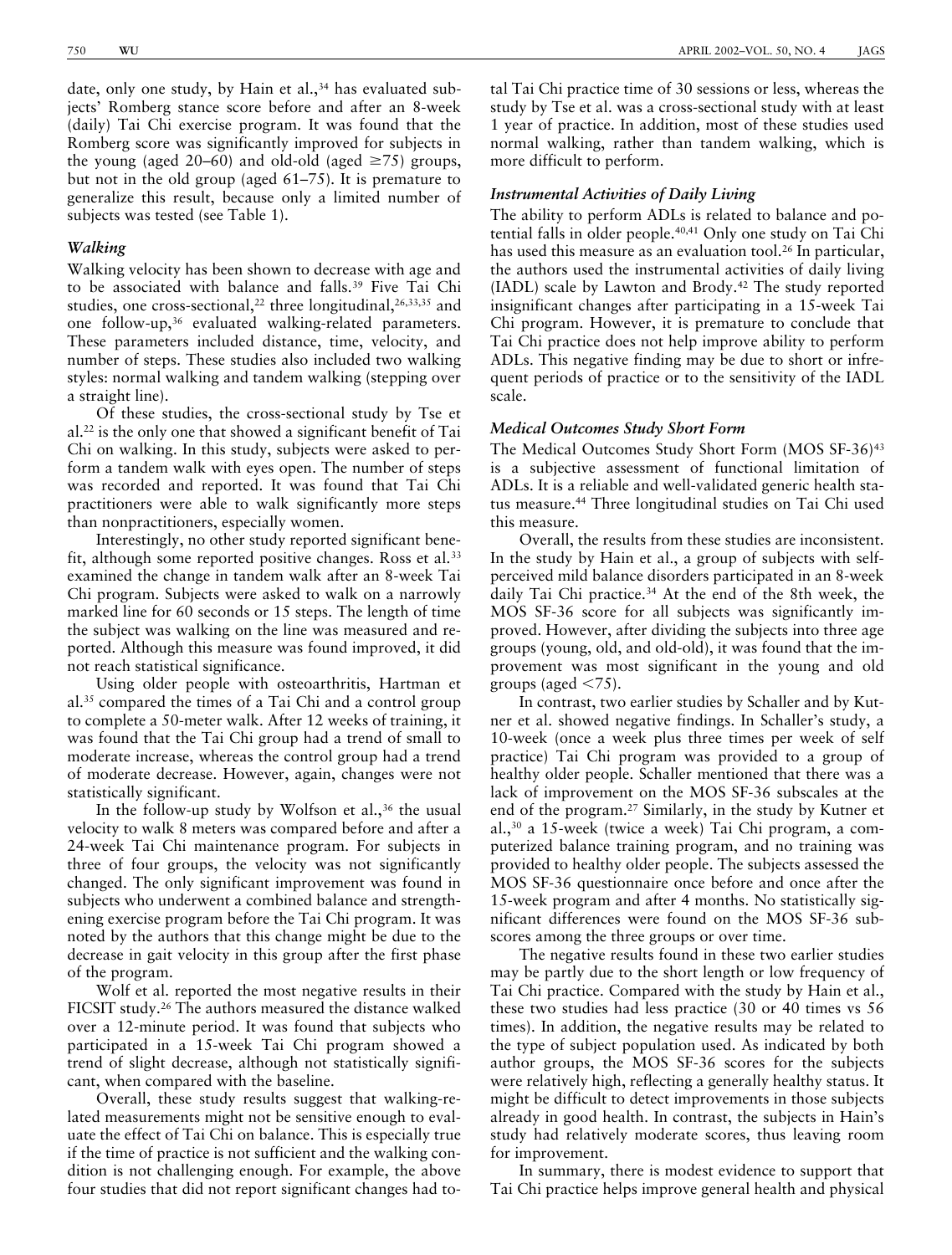functioning as assessed by the MOS SF-36, but the improvement is significant only with sufficient amount of practice and in those subjects who may have some functional limitations.

#### **Laboratory-Based Balance Measures**

#### *Postural Platform Measures*

Postural platforms have been commonly used to assess postural stability. They usually consist of one or two biomechanical force plates. With subjects standing on them, the footplate contact force is measured. This can then be used to compute various variables such as displacement of center of pressure, center of gravity, body sway, and functional base of support. Five studies, one cross-sectional,<sup>24</sup> three longitudinal,<sup>28,32,34</sup> and one follow-up,<sup>36</sup> evaluated the effectiveness of Tai Chi on balance using these measures.

The testing conditions used for the postural platform measurement in these studies are similar to those of the sensory organization test by Nashner.<sup>45</sup> Briefly, they included quiet stance with or without eyes open, with or without change in the visual field, and with or without change in supporting base position or a combination of these.

Overall, the study findings are not consistent. In the study by Hain et al., the effect of an 8-week (daily) Tai Chi exercise was evaluated in three age groups of healthy adults ( $\leq 60$ , 61–75, and  $\geq 76$  years). The authors reported the composite score only. Nevertheless, the results indicated a significant improvement in the younger and the older groups after the 8-week training, but not in the 61 to 75-year age group.

Lin et al.24 conducted a cross-sectional study that included subjects between the ages of 66 and 74. In this study, the results from the postural platform testing were reported by testing conditions. It was found that, although there were no significant differences between Tai Chi practitioners (2–35 years of experience) and nonpractitioners in four out of six test conditions (quiet stance with and without eyes open, sway-referenced vision with fixed support, and sway-referenced support with eyes open), the Tai Chi group did significantly better in the two most difficult sensory organization conditions (sway-referenced support with eyes closed and sway-referenced vision and support).

Shih<sup>32</sup> measured the velocity of center of pressure during static and dynamic stance and compared this between pre– and post–Tai Chi exercise (16 weeks, three times a week). Subjects were healthy young adults (aged 20–43). It was found that the center of pressure velocity was not significantly changed after the exercise program during quiet stance condition but was significantly reduced during the dynamic stance condition. Similarly, Forrest<sup>46</sup> measured the center of pressure displacement while standing on an unstable support surface that was disturbed by a self-dropping load. The author compared the results before and after 16-weeks of Tai Chi training of a group of healthy young subjects. It was found that the center of pressure displacements in anterior/posterior and lateral directions were significantly reduced after the Tai Chi training.

One study that showed negative results is by Wolfson et al.36 After a 6-month weekly Tai Chi maintenance pro-

gram, all subjects (aged  $\geq$ 75) were reevaluated using the sensory organization test.<sup>45</sup> Only two parameters, loss of balance and static base of support, were reported. It was found, in all subjects, that the loss of balance was not significantly changed, but the base of support was significantly reduced, indicating a decreased postural stability.

Another study by Wolf et al.<sup>28</sup> also showed negative results. In this study, the authors examined the center of pressure displacement in the medial-lateral and anteriorposterior directions and the total dispersion during stance with and without vision and with and without toes-up tilt of the supporting base. After a 15-week (twice a week) Tai Chi program, no significant differences were found, compared with pretraining, in any of the parameters or in any testing conditions for those subjects who participated in Tai Chi training.

An examination of the above studies seems to suggest that the discrepancies may be due to time of practice and complexity of testing. For the two studies that showed negative results,  $28,36$  the exercise frequency (<30 sessions) is far less than that in other studies ( $\geq$ 50 sessions).<sup>24,32,34</sup> In addition, even with sufficient amount of practice, the testing conditions that present more-challenging environments (such as dynamic vs static and disturbance of two sensory systems vs only one) seem more likely to show significant changes.

## *Lateral Stability*

Jacobson et al.<sup>29</sup> compared the lateral stability of two healthy older groups who participated in a 12-week Tai Chi program or no exercise program. Subjects were asked to stand on a laterally tilting board and to keep the board horizontal for 1 minute. The instability (i.e., the time that the subject was unable to keep the board within  $10^{\circ}$  of horizontal) was recorded and reported. The authors reported significant differences between the two groups after the training. However, the authors did not provide detailed numerical data and did not mention whether the differences were positive or negative.

#### **Direct Measures of Falls**

To date, there is only one study that examined directly the effect of Tai Chi exercise on actual reduction of falls. A longitudinal study by Wolf et al.,<sup>26</sup> as part of the Atlanta FICSIT study, examined the rate of fall occurrence in three groups of older subjects: those who participated in a 15 week Tai Chi programs, a 15-week computerized balance training program, and no training (or control). All subjects were independent and ambulatory, but 42% of the subjects in the Tai Chi group and 31% to 34% of the subjects in the other groups had fallen in the previous year. In this study, the actual number of falls was recorded in each group over a period of 164 to 171 days. Fifty-six, 76, and 77 falls were reported in the Tai Chi, balance training, and control groups, respectively. Using the Anderson et al. extension of the Cox proportional hazards model,<sup>47</sup> the risk ratio for falls was calculated. It was found that those who participated in Tai Chi had a reduction of 48% in the risk of falls, whereas others did not have a significant reduction in the risk of falls.

Fear of falling is an indicator of low perceived selfefficacy at avoiding falls during essential, nonhazardous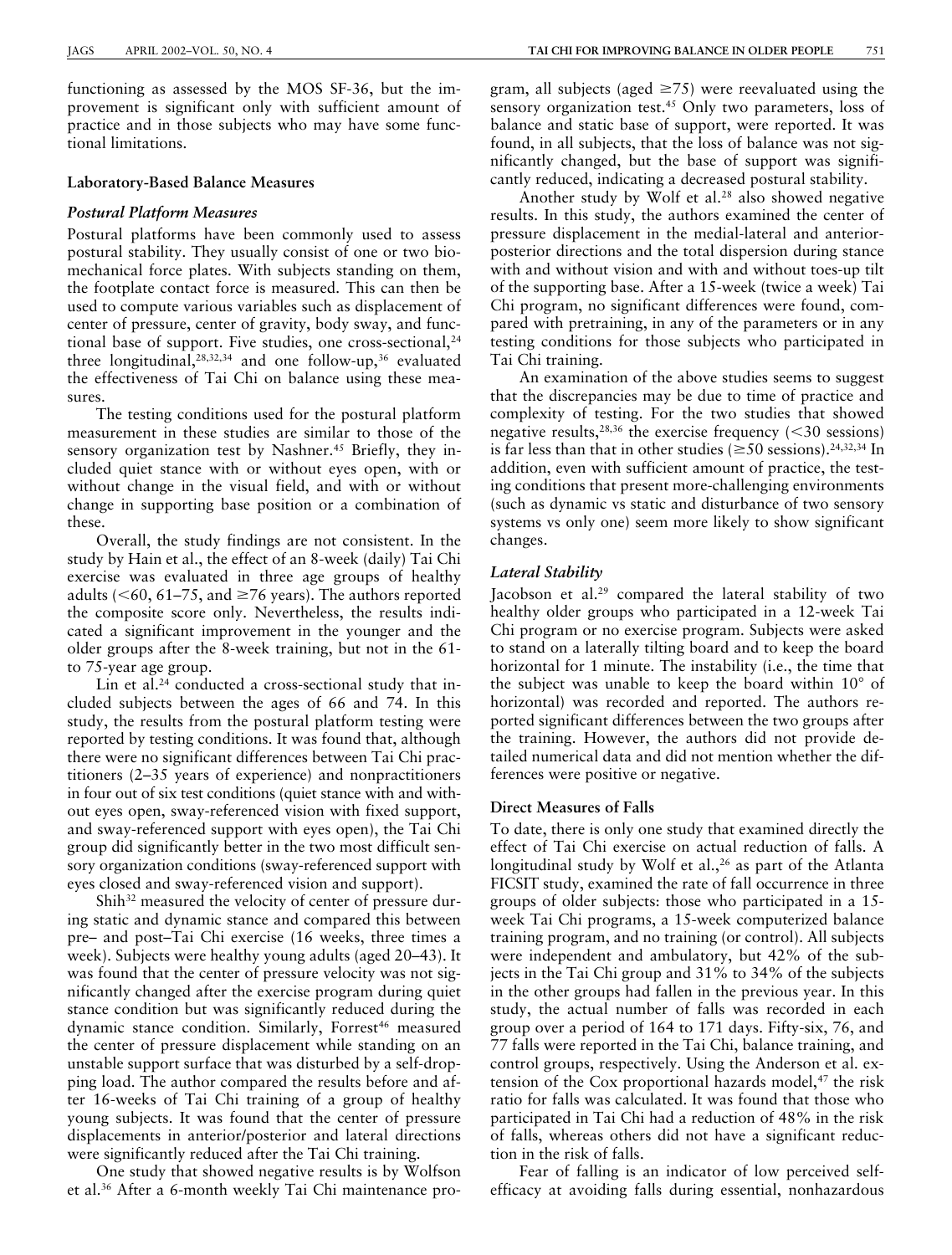ADLs.48 To date, two studies have reported the effect of Tai Chi exercise on fear of falling. In the same FICSIT study at the Atlantic site, Wolf et al.<sup>26</sup> found that the change in the fear of falling scores after 15 weeks of Tai Chi exercise was significantly different from that of the control group, suggesting a reduction in fear of falling for the Tai Chi participants. Later, in a similar study by Wolf et al.,28 it was reported that the frequency of fear of falling in the Tai Chi group was reduced from 56% to 31% (with a *P*-value of .08) after 15 weeks of exercise, whereas it was unchanged in the balance training group and increased in the control group.

Overall, based on the existing studies, it seems that practicing Tai Chi, for as short a time as 15 weeks, has a positive effect on reduction of risk and fear of falling.

## **EFFECT OF AGE**

Degradation of balance is proven to correlate with increasing age. Therefore, it is critical to evaluate the effectiveness of Tai Chi against a matched control group. All of the studies reviewed in the paper noted the ages of the participants, and most of the studies included age-matched control group(s) (see Tables 1 through 3).

Although the effectiveness of Tai Chi on balance has been evaluated primarily within the older population, aged 61 and older, a few studies used younger subjects, aged 20 to 45.<sup>29,31,32</sup> These studies all have positive findings. For example, Jacobson et al.<sup>29</sup> examined, among others, lateral body stability and kinesthetic sense at the shoulder joint. After 12 weeks of training, subjects in the Tai Chi group showed a significantly higher accuracy in kinesthetic sense at  $60^\circ$  glenohumeral rotation than the control group and a significant improvement in lateral stability compared with the control group. Shih<sup>32</sup> measured the static and dynamic body sway velocity and found that the dynamic sway velocity became significantly lower after 16 weeks of Tai Chi training. Forest $31$  measured the anticipatory postural adjustment during various voluntary tasks and found that, after 16 weeks of Tai Chi practice, subjects showed counterintuitive reductions in the activity of several postural muscles but with decreased displacement of center of pressure under the feet (indicating an improved postural stability). Overall, these studies suggested that Tai Chi practice benefits postural stability even in younger subjects.

People at various ages may respond differently to the same exercise protocol. How do people at different age ranges respond to Tai Chi exercises? One study by Hain et al.34 compared subjects in three age ranges: 20 to 60, 61 to 75, and 76 and older. The results seem to suggest an age dependency on the outcome effects. By the posturography score and Romberg stance score, for example, those subjects in the 61 to 75 age range showed less (or statistically insignificant) improvement, whereas subjects in the younger and older groups showed more (or significant) improvements. However, by the MOS score, the oldest subjects showed no significant improvement compared with younger subjects, who all showed significant improvement. Nevertheless, the same Tai Chi exercise protocol seems to benefit the youngest subject group the most. This may be due to the age-related declines in older people in their ability to respond to exercise and in other physical health aspects

such as weaker muscle strength and slower reaction time. This suggests that maybe Tai Chi exercise for older subjects should be different (such as of increased duration or frequency) than for younger subjects if a similar amount of benefit is desired.

# **EFFECT OF GENDER**

The ability to maintain balance and to prevent falls is different between women and men. Studies have shown that women have worse balance than men and that their balance is less likely to improve with exercise interventions.49 One of the reasons for this difference could be that men are stronger and have more practice with risk taking.<sup>22</sup>

Is there a difference between men and women in their responses to Tai Chi exercises? Most Tai Chi studies did not examine gender difference in the results. In fact, in most of these studies, women subjects were dominant (as high as  $92\%$ ), except for the one study by Hong et al.,<sup>23</sup> which used all male subjects.

Tse et al. conducted one study that compared across gender.22 In this study, the authors included three women and six men in each of the two groups (long-term Tai Chi practitioner and nonpractitioner) and measured single-leg stance time and tandem walking time. It was found that practitioners of both genders were able to walk or stand on one leg with eyes open significantly longer than nonpractitioners. There was no significant difference in singleleg stance with eyes closed between women practitioners and nonpractitioners, but there were significant differences between men in these groups. This somewhat demonstrated that the effect of Tai Chi on balance could be gender dependent. It should be noted that this study used a very limited number of subjects, especially female subjects. Generalization of these results should be done with caution.

## **EFFECT OF HEALTH STATUS**

It has been shown that people with decreased physical function or general health are more likely to have poor balance and increased risks of falls and fall-related injuries.40,41,50,51 Does Tai Chi exercise benefit this at-risk population more than the otherwise not-at-risk population?

Currently available studies are limited in addressing this question. Most of the studies used "healthy" subjects. The word "healthy" is defined as having satisfactory health with no major health problems such as cardiopulmonary, neurological, musculoskeletal, and other chronic diseases that would affect mobility. Subjects in all of the studies were community-dwelling, ambulatory individuals.

Having a history of falls in the past has been identified as one of the risk factors for future falls. Two groups of Tai Chi studies used this as an inclusion/exclusion criterion. In the study by Lin et al.,<sup>24</sup> subjects were excluded if they had fallen in the past 12 months. In contrast, in the Atlanta FICSIT studies,<sup>26,28</sup> subjects were not excluded if they had fallen in the past year. It turned out that 25% to 63% of the subjects had previous falls. Unfortunately, a direct comparison between the groups in these three studies on the benefit of Tai Chi on balance is not appropriate, because the first is a cross-sectional study and the others are longitudinal.

Only one of the studies used subjects who had had a mild balance disorder for 3 months.<sup>34</sup> However, the disor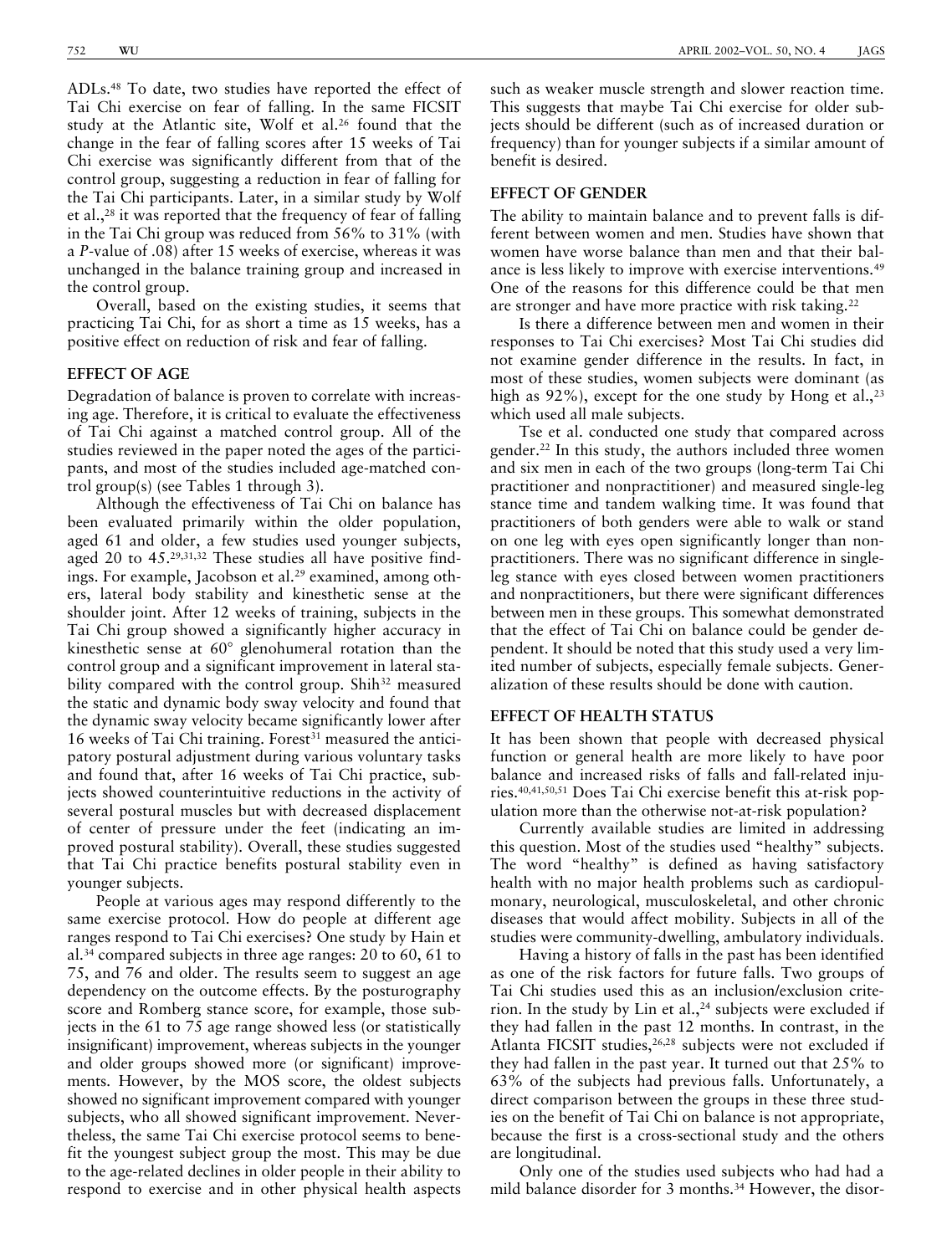der was only self-perceived, and no further information was provided about how the balance disorder was defined and how valid the self-perception was. Nevertheless, comparing the results from this study with the ones that used healthy subjects of similar age range (such as in the study by Schaller,<sup>27</sup> Ross et al.,<sup>33</sup> and Hartman et al.<sup>35</sup>), it seems that people with mild balance problems would be more likely to show significant improvement in balance measures after participating in Tai Chi exercise.

#### **VARIATION IN TAI CHI EXERCISE**

Tai Chi is practiced in many styles, such as Yang, Wu, or Tai Chi Chih. Each style has its own emphasis and movements. Based on subjective observations, it has been speculated that the style of Tai Chi may affect selected balance outcomes. For example, Yang style demands constant knee flexion, wide stance width, and a steady slow speed. The shifting of body weight during deep wide stance demands strength and flexibility of lower leg muscles. Therefore, Yang style may be a good exercise for strengthening leg muscles. Alternatively, Wu style has higher stances, narrower stance width, and a slower pace. Because the stance is less stable than in Yang style, Wu style may be a better exercise for improving balance. In contrast, Tai Chi Chih has shallow stances with no complete transfer of body weight.52 Therefore, it may require less balance and strength than the other styles.

Unfortunately, in Tai Chi studies relating to falls or balance, the most popular style used is the Yang style.23,26, 28–30,32,35 Others either did not mention the specific type of Tai Chi style used21,22,24,46,53 or used others, such as Tai Chi Chih,<sup>27</sup> a combined style,<sup>34</sup> or "Tai Chi-like movements."<sup>25</sup> Because of the inconsistencies between these studies (in terms of the measurement and the length of exercise), a conclusion cannot be made regarding whether the style of Tai Chi would affect improvement in balance.

Tai Chi is also practiced in different lengths (or forms). For example, Yang style has at least three lengths that are commonly practiced: the traditional form that includes 108 movements, the simplified form with 24 movements (or Beijing form), or the simplified basic form with nine or 10 movements. The traditional Wu style has 100 movements, but most people practice shorter forms of 24 to 36 movements. Tai Chi Chih has one form of 20 movements. Usually, experienced practitioners practice a long form, such as traditional Yang or Wu style, and beginners practice short forms, such as simplified Yang or Wu style or Tai Chi Chih.

Of the seven studies that used the Yang style, two used the long form,<sup>23,29</sup> one used the simplified form,<sup>32</sup> and four used the simplified basic form.26,28,30,35 A comparison of these studies seems to suggest that longer forms affected selected balance measures more significantly than shorter forms, although the shortest form did significantly reduce fall risks and fear of falling. It should be noted that the studies that used longer forms<sup>29,32</sup> involved younger subjects and more practice sessions than the other studies.

#### **EFFECT OF DURATION OF TAI CHI EXERCISE**

The mastery of Tai Chi practice takes time. Farrell et al. believe that it takes at least a year of three times a week of

practice to "learn" Tai Chi,<sup>54</sup> but many of the longitudinal studies were short, ranging from 8 to 16 weeks. During those weeks, subjects practiced Tai Chi between once and three times per week in a class setting. Two studies required additional home practice time, ranging from three times per week<sup>27</sup> to daily.<sup>34</sup> From the earlier analyses, it is clear that the number of practice sessions makes a difference in the effectiveness of Tai Chi on certain balance measures. In general, although it seems that 40 or more practice sessions is a good number to start showing significant improvements in most of the balance measures, it is important to point out that Wolf et al. showed a significant reduction in the risk of falls after only 30 sessions.26

#### **COMPARISON WITH OTHER INTERVENTIONS**

Most of the studies on the effect of Tai Chi on balance used a control group. A few study reports based on the Atlanta FICSIT study used a third group with a particular type of balance training intervention.18,26,28,30 In 1995, Province performed a meta-analysis of FICSIT studies on interventions aimed at preventing falls in older people.20 This meta-analysis included seven sites and an array of intervention exercises (such as endurance, resistance, flexibility, balance, and combinations of these). Only the Atlanta site had Tai Chi as one of the interventions. The results indicated that Tai Chi has the lowest incidence ratio (IR), with a significant decrease in the risk of falling  $(IR = 0.63, P = .01)$  of all treatments. One other treatment that showed a significant decrease in fall risks is the individualized treatment (IR =  $0.79$ , *P* =  $.03$ ), which included a combination of resistance, balance, and flexibility exercises. For other treatments, nonsignificant changes in fall risks were found.

## **CONCLUSIONS AND IMPLICATIONS FOR FUTURE RESEARCH**

Currently, the existing literature provides only scattered evidence to support the positive effect of Tai Chi on postural balance and fall prevention. Because of wide variations in the use of subject population, type, and duration of Tai Chi exercise and choice of balance measures between the limited number of studies, the reports on the outcomes are inconsistent, leaving many questions unanswered. It is suggested that future studies focus on testing subjects who have balance disorders or who are at risk for falls, comparing subjects of various age spans, identifying the optimal duration or frequency of Tai Chi programs, and searching for the optimal style or movements for balance and fall prevention. In addition, studies should choose consistent and sensitive balance tests. In particular, a direct measure of the number of falls should be included, because improving balance may not directly relate to a reduction in falls.

# **ACKNOWLEDGMENTS**

The author would like to thank Ms. Becky Lansky, for her effort in collecting the most relevant publications and generating stimulating discussions, and Dr. Jean Held, Ms. Maria Nolan, and Juvena Hitt, for their valuable help with editing.